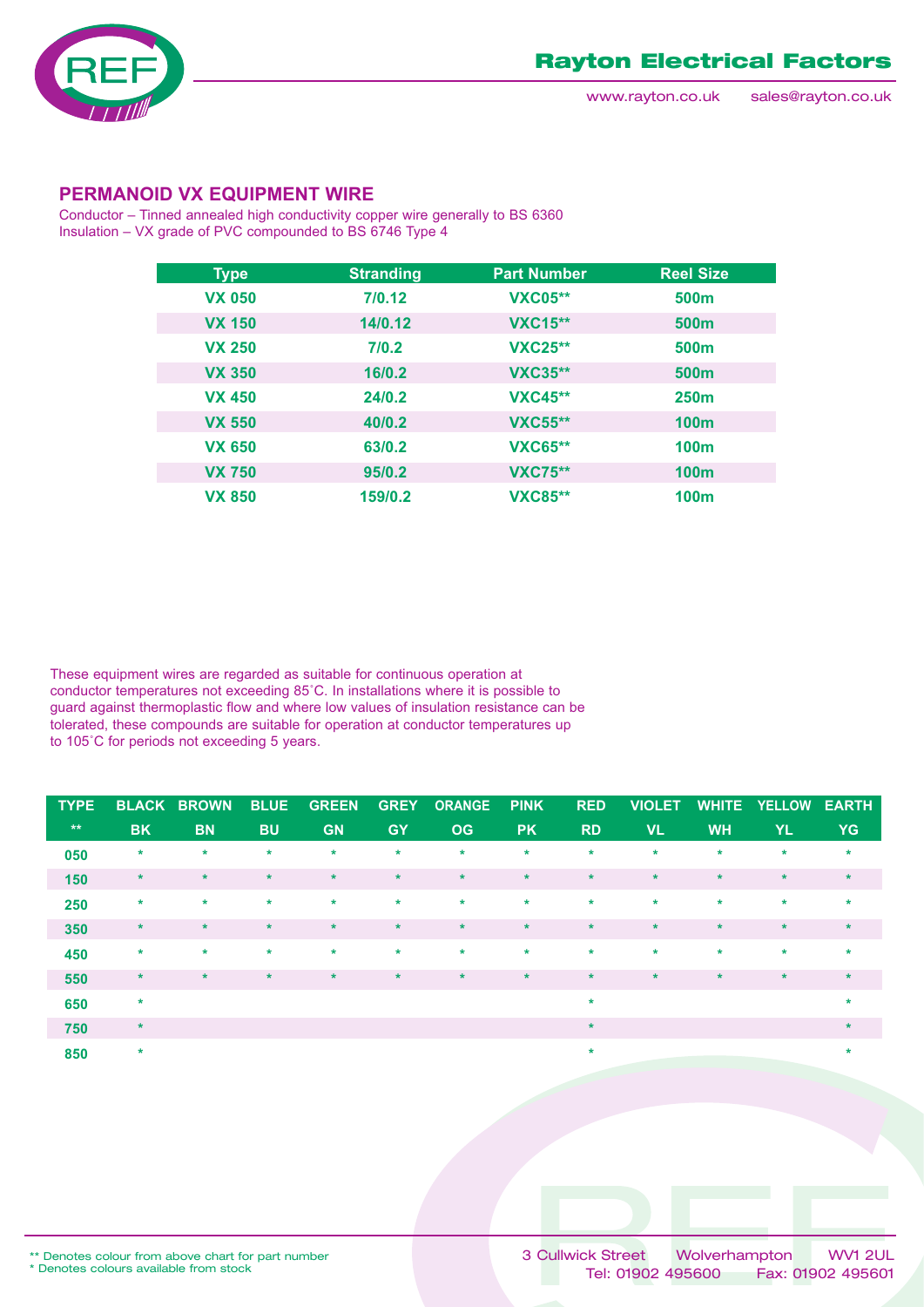

www.rayton.co.uk sales@rayton.co.uk

### EQUIPMENT WIRE - TINNED

STRANDED TO BS 4808 PVC insulated tinned copper conductors to DEF 61-12 (Part 6) Type 2 (1000V) or Type 3 (1500V) and BS 4808 Part 2

#### **Plain Colours**

| <b>Type</b>            | <b>Stranding</b> | <b>Reel size</b> | <b>Part Number</b> |
|------------------------|------------------|------------------|--------------------|
| <b>Type 2 (0.22mm)</b> | 7/02             | 100 <sub>m</sub> | CT2702**100        |
| <b>Type 2 (0.22mm)</b> | 7/02             | 500 <sub>m</sub> | CT2702**500        |
| <b>Type 2 (0.5mm)</b>  | 16/02            | <b>100m</b>      | CT21602**100       |
| <b>Type 2 (0.5mm)</b>  | 16/02            | 500 <sub>m</sub> | CT21602**500       |
| <b>Type 2 (0.75mm)</b> | 24/02            | <b>100m</b>      | CT22402**100       |
| <b>Type 2 (0.75mm)</b> | 24/02            | 500 <sub>m</sub> | CT22402**500       |
| <b>Type 3 (1.0mm)</b>  | 32/02            | <b>100m</b>      | CT33202**100       |
| <b>Type 3 (1.0mm)</b>  | 32/02            | 500 <sub>m</sub> | CT33202**500       |

#### **Colours Available**

| <b>TYPE</b>  |           | <b>BLACK BROWN</b> | <b>BLUE</b> |                       |                              | GREEN GREY ORANGE PINK RED |                                                                                                                                                                                                                                      |                 | <b>VIOLET</b> |           | WHITE YELLOW EARTH |     |
|--------------|-----------|--------------------|-------------|-----------------------|------------------------------|----------------------------|--------------------------------------------------------------------------------------------------------------------------------------------------------------------------------------------------------------------------------------|-----------------|---------------|-----------|--------------------|-----|
| $\star\star$ | <b>BK</b> | <b>BN</b>          | <b>BU</b>   | <b>GN</b>             | <b>GY</b>                    | OG.                        | <b>PK</b>                                                                                                                                                                                                                            | <b>RD</b>       | VL.           | <b>WH</b> | YL.                | YG. |
| 7/02         | $\star$   | $\star$            | $\star$     | $\star$ .             | $\star$                      | $\star$                    | <b>State Street</b>                                                                                                                                                                                                                  | $\star$         | $\star$       | $\star$   | $\star$            |     |
| 16/02        | $\star$   | $\star$            | $\star$     | $\star$               | $\star$ . The set of $\star$ | $\star$                    | <b>The Contract of the Contract of the Contract of the Contract of the Contract of the Contract of the Contract of the Contract of the Contract of the Contract of the Contract of the Contract of the Contract of the Contract </b> | <b>Research</b> | $\star$       | $\star$   | $\star$            |     |
| 24/02        | $\star$   | $\star$            | $\star$     | <b>Report Follows</b> |                              | $\star$ $\star$            | <b>State Street</b>                                                                                                                                                                                                                  | <b>Research</b> | $\star$       | $\star$   | $\star$            |     |
| 32/02        | $*$       | $\star$            | $\star$     | $\star$               | $\star$ .                    | $\star$                    | $\star$                                                                                                                                                                                                                              | $\star$         | $\star$       | $\star$   | $\star$            |     |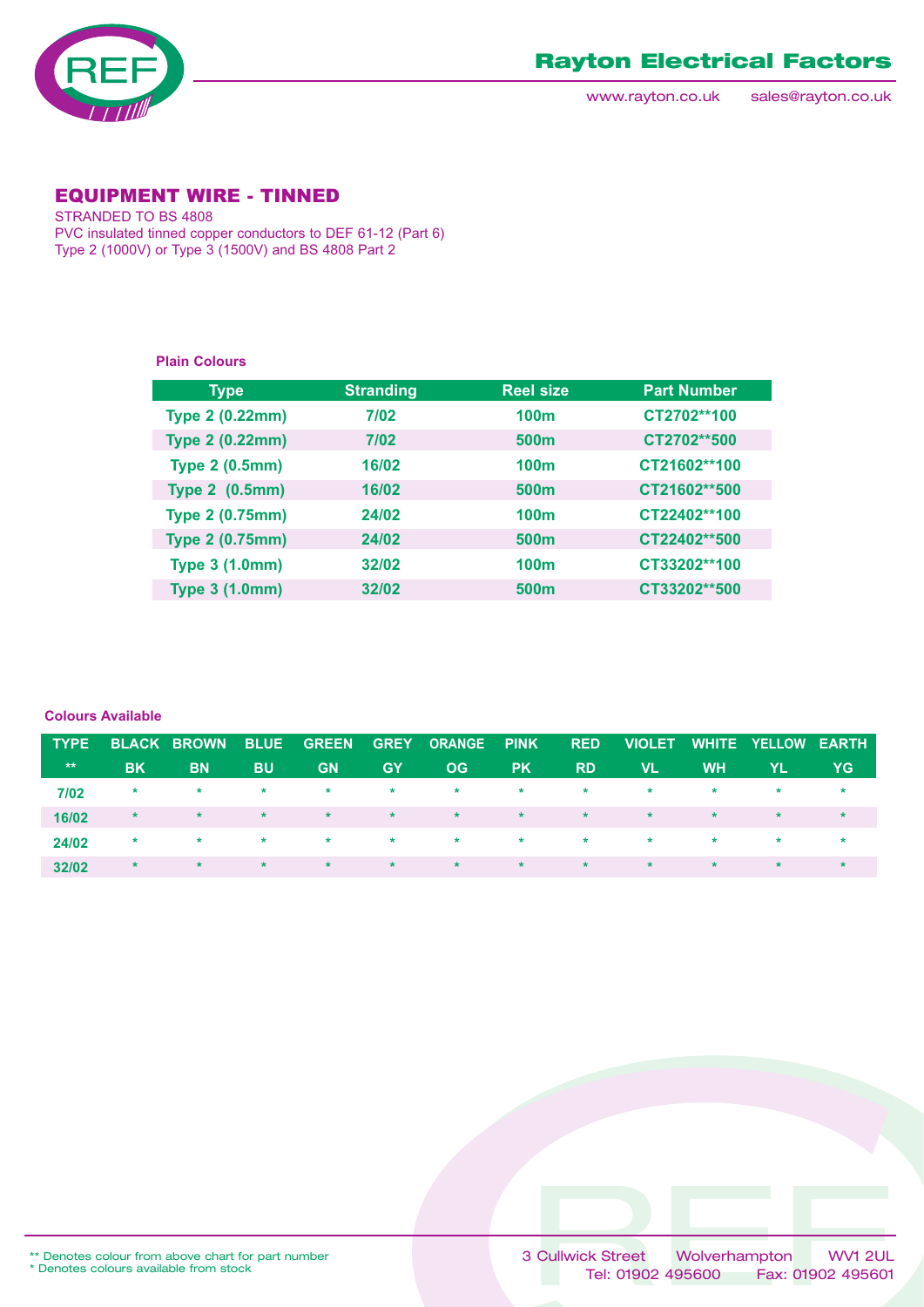

www.rayton.co.uk sales@rayton.co.uk

### EQUIPMENT WIRE - TINNED

STRANDED TO BS 4808 PVC insulated tinned copper conductors to DEF 61-12 (Part 6) Type 2 (1000V) or Type 3 (1500V) and BS 4808 Part 2

**Bi Colours**

| <b>Type</b>            | <b>Stranding</b> | <b>Reel size</b> | <b>Part Number</b> |
|------------------------|------------------|------------------|--------------------|
| <b>Type 2 (0.22mm)</b> | 7/02             | 100 <sub>m</sub> | T2702**++100       |
| <b>Type 2 (0.22mm)</b> | 7/02             | 500 <sub>m</sub> | T2702**++500       |
| <b>Type 2 (0.5mm)</b>  | 16/02            | 100 <sub>m</sub> | T21602**++100      |
| <b>Type 2 (0.5mm)</b>  | 16/02            | 500 <sub>m</sub> | T21602**++500      |
| <b>Type 2 (0.75mm)</b> | 24/02            | 100 <sub>m</sub> | T22402**++100      |
| <b>Type 2 (0.75mm)</b> | 24/02            | 500 <sub>m</sub> | T22402**++500      |
| <b>Type 3 (1.0mm)</b>  | 32/02            | 100 <sub>m</sub> | $T33202***+100$    |
| <b>Type 3 (1.0mm)</b>  | 32/02            | 500 <sub>m</sub> | T33202**++500      |

#### **Colours Available**

|               | $\star\star$ | <b>BLACK</b> | <b>BROWN</b> | <b>BLUE</b> | <b>GREEN</b> | <b>GREY</b> | <b>ORANGE</b> | <b>PINK</b> | <b>RED</b> | <b>VIOLET</b> | <b>WHITE</b> | <b>YELLOW</b> |
|---------------|--------------|--------------|--------------|-------------|--------------|-------------|---------------|-------------|------------|---------------|--------------|---------------|
| $++$          |              | <b>BK</b>    | <b>BN</b>    | <b>BU</b>   | <b>GN</b>    | <b>GY</b>   | <b>OG</b>     | <b>PK</b>   | <b>RD</b>  | <b>VL</b>     | <b>WH</b>    | YL.           |
| <b>BLACK</b>  | BK           | N/A          | *            | $\ast$      | $\star$      | $\star$     | $\ast$        | $\ast$      | $\star$    | $\ast$        | $\ast$       | $\ast$        |
| <b>BROWN</b>  | <b>BN</b>    | $\ast$       | N/A          | $\star$     | $\star$      | $\star$     | $\star$       | $\star$     | $\star$    | $\star$       | $\star$      | $\star$       |
| <b>BLUE</b>   | <b>BU</b>    | $\ast$       | $\star$      | N/A         | $\star$      | $\star$     | $\star$       | $\star$     | $\star$    | $\star$       | $\star$      | $\star$       |
| <b>GREEN</b>  | <b>GN</b>    | $\ast$       | $\star$      | $\star$     | N/A          | $\ast$      | $\star$       | $\star$     | $\star$    | $\star$       | $\star$      | $\star$       |
| <b>GREY</b>   | <b>GY</b>    | $\ast$       | $\star$      | $\star$     | $\star$      | N/A         | $\ast$        | $\star$     | $\star$    | $\star$       | $\star$      | $\star$       |
| <b>ORANGE</b> | <b>OG</b>    | $\star$      | $\ast$       | $\star$     | $\star$      | $\star$     | N/A           | $\ast$      | $\star$    | $\star$       | $\star$      | $\ast$        |
| <b>PINK</b>   | <b>PK</b>    | $\ast$       | $\star$      | $\star$     | $\star$      | $\star$     | $\star$       | N/A         | $\star$    | $\star$       | $\star$      | $\star$       |
| <b>RED</b>    | <b>RD</b>    | $\star$      | $\star$      | $\star$     | $\star$      | $\star$     | $\star$       | $\star$     | N/A        | $\star$       | $\star$      | $\star$       |
| <b>VIOLET</b> | <b>VL</b>    | $\star$      | $\star$      | $\star$     | $\star$      | $\star$     | $\star$       | $\star$     | $\star$    | N/A           | $\ast$       | $\star$       |
| <b>WHITE</b>  | <b>WH</b>    | $\ast$       | $\star$      | $\star$     | $\star$      | $\star$     | $\star$       | $\star$     | $\star$    | $\star$       | N/A          | $\star$       |
| <b>YELLOW</b> | <b>YL</b>    | $\star$      | $\star$      | $\star$     | $\star$      | $\star$     | $\star$       | $\star$     | $\star$    | $\star$       | $\ast$       | N/A           |

++ Denotes Stripe Colour \* Denotes availability to stripe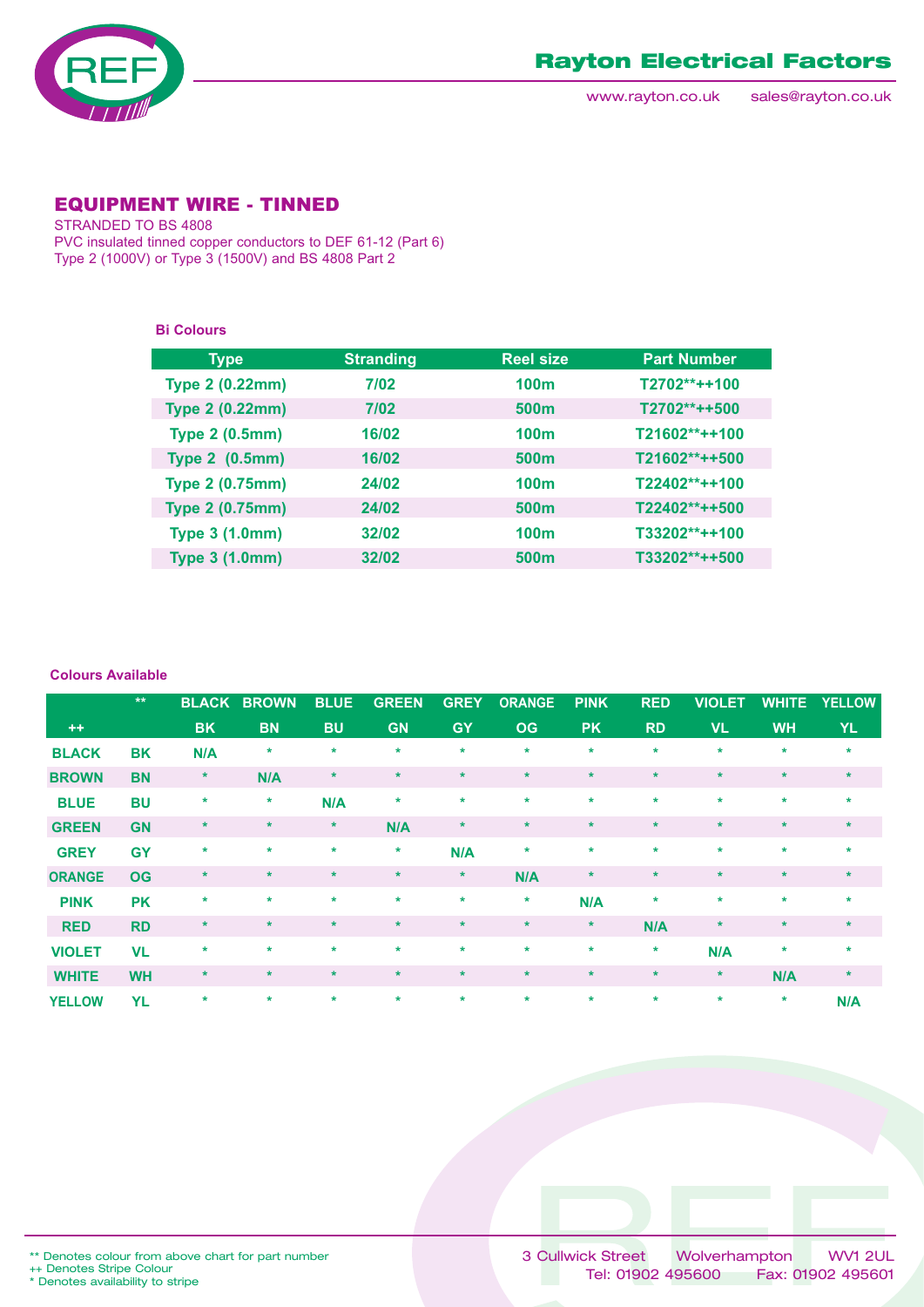

## TRIRATED SWITCHGEAR WIRE 105oC

All of British Manufacture (plain annealed copper)

UL 1015, 1028, 1283, 1284 C.S.A TEW and BS 6231 TYPE CK

| <b>Size</b>        | <b>Stranding</b> | <b>Reel Size</b> | <b>Part Numb</b> |
|--------------------|------------------|------------------|------------------|
| 0.5 <sub>mm</sub>  | 16/02            | 100 <sub>m</sub> | <b>TBTR05**</b>  |
| $0.75$ mm          | 24/02            | <b>100m</b>      | <b>TBTR07**</b>  |
| 1.0 <sub>mm</sub>  | 32/02            | <b>100m</b>      | <b>TBTR10**</b>  |
| 1.5 <sub>mm</sub>  | 30/025           | 100 <sub>m</sub> | <b>TBTR15**</b>  |
| 2.5 <sub>mm</sub>  | 50/025           | <b>100m</b>      | <b>TBTR25**</b>  |
| <b>4.0mm</b>       | 56/03            | <b>100m</b>      | <b>TBTR40**</b>  |
| 6.0 <sub>mm</sub>  | 84/03            | <b>100m</b>      | <b>TBTR60**</b>  |
| 10.0 <sub>mm</sub> | 80/04            | <b>100m</b>      | <b>TBTR100**</b> |
| <b>16.0mm</b>      | 126/04           | <b>100m</b>      | <b>TBTR160**</b> |
| <b>25.0mm</b>      | 196/04           | <b>100m</b>      | <b>TBTR250**</b> |
| 35.0mm             | 276/04           | <b>100m</b>      | <b>TBTR350**</b> |
| 50.0mm             | 396/04           | <b>100m</b>      | <b>TBTR500**</b> |
| <b>70.0mm</b>      | 360/05           | 100 <sub>m</sub> | <b>TBTR700**</b> |
| 95.0mm             | 475/05           | <b>100m</b>      | <b>TBTR950**</b> |
| 120.0mm            | 608/05           | 100 <sub>m</sub> | <b>TBTR120**</b> |

#### **Colours Available**

| <b>SIZE</b>       | <b>BLACK</b> | <b>ROWN</b> | <b>BLUE</b> | <b>GREEN</b> | <b>GREY</b> | <b>ORANGE</b> | <b>PINK</b> | <b>RED</b> | <b>VIOLET</b> | <b>WHITE</b> | <b>YELLOW</b> | <b>EARTH</b> |
|-------------------|--------------|-------------|-------------|--------------|-------------|---------------|-------------|------------|---------------|--------------|---------------|--------------|
| $\star\star$      | <b>BK</b>    | <b>BN</b>   | <b>BU</b>   | <b>GN</b>    | <b>GY</b>   | <b>OG</b>     | <b>PK</b>   | <b>RD</b>  | <b>VL</b>     | <b>WH</b>    | YL.           | <b>YG</b>    |
| 0.5 <sub>mm</sub> | $\star$      | $\star$     | $\star$     | $\star$      | $\star$     | $\star$       | $\star$     | $\star$    | $\star$       | $\star$      | $\star$       | $\star$      |
| 0.75mm            | $\star$      | $\star$     | $\star$     | $\star$      | $\star$     | $\star$       | $\star$     | $\star$    | $\star$       | $\star$      | $\star$       | $\star$      |
| 1.0 <sub>mm</sub> | $\star$      | $\star$     | $\star$     | $\star$      | $\star$     | $\star$       | $\star$     | $\star$    | $\star$       | $\star$      | $\star$       | $\star$      |
| 1.5 <sub>mm</sub> | $\star$      | $\star$     | $\star$     | $\star$      | $\star$     | $\star$       | $\star$     | $\star$    | $\star$       | $\star$      | $\star$       | $\star$      |
| 2.5 <sub>mm</sub> | $\star$      | $\star$     | $\star$     |              | $\star$     | $\star$       | $\star$     | $\star$    | $\star$       | $\star$      | $\star$       | $\star$      |
| <b>4.0mm</b>      | $\star$      | $\star$     | $\star$     |              | $\star$     |               |             | $\star$    |               | $\star$      | $\star$       | $\star$      |
| <b>6.0mm</b>      | $\star$      | $\star$     | $\star$     |              |             |               |             | $\star$    |               | $\star$      | $\star$       | $\star$      |
| <b>10.mm</b>      | $\star$      |             | $\star$     |              |             |               |             | $\star$    |               |              | $\star$       | $\star$      |
| 16 <sub>mm</sub>  | $\star$      |             | $\star$     |              |             |               |             | $\star$    |               |              | $\star$       | $\star$      |
| 25mm              | $\star$      |             | $\star$     |              |             |               |             | $\star$    |               |              | $\star$       | $\star$      |
| <b>35mm</b>       | $\star$      |             |             |              |             |               |             |            |               |              |               | $\ast$       |
| <b>50mm</b>       | $\star$      |             |             |              |             |               |             |            |               |              |               |              |
| 70mm              | $\star$      |             |             |              |             |               |             |            |               |              |               |              |
| <b>95mm</b>       | $\star$      |             |             |              |             |               |             |            |               |              |               |              |

**120mm**

**\***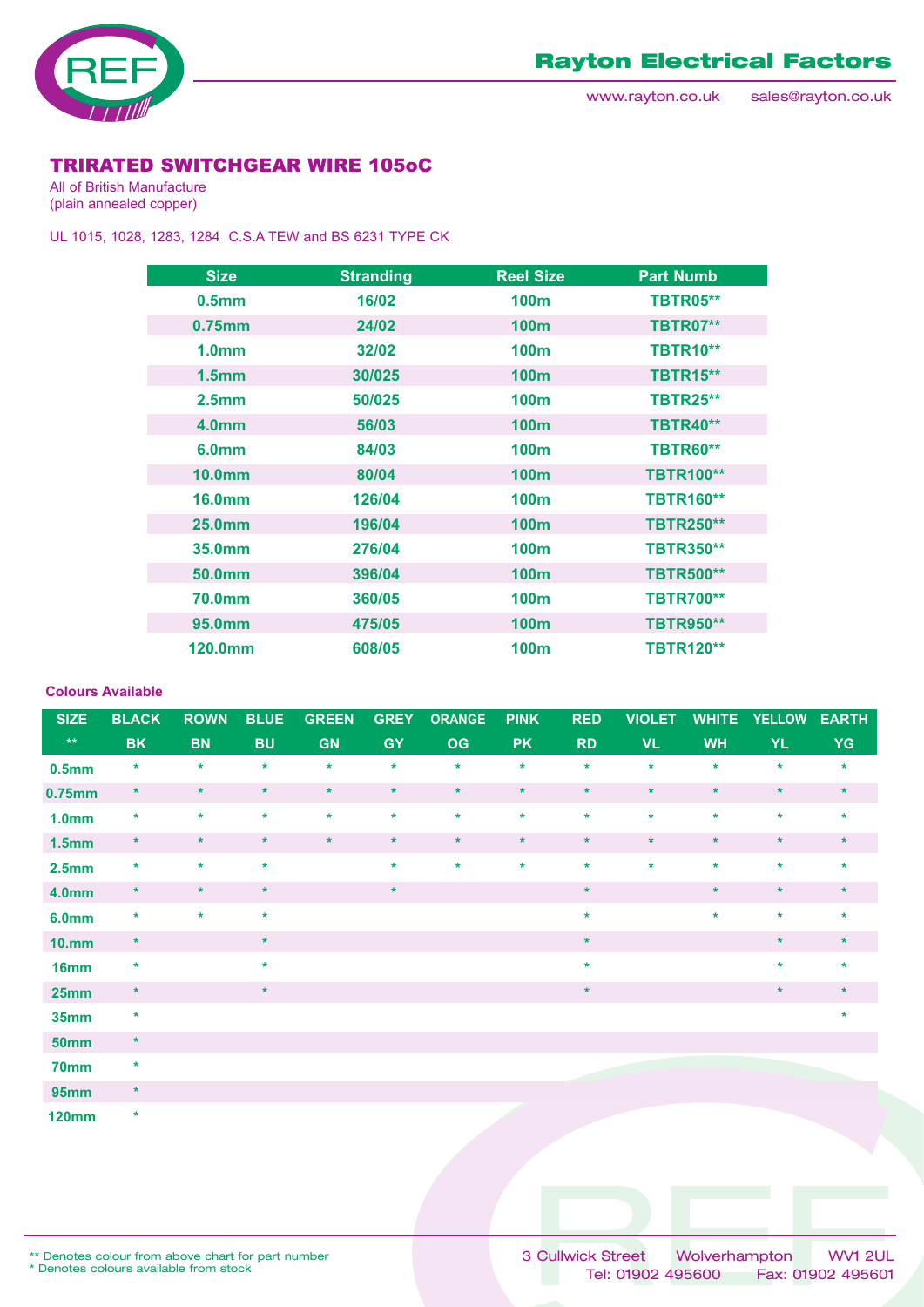

### UL EQUIPMENT WIRE - TINNED

Styles 1007, 1061, 1015, (All stranded conductors) Bi-Colours available on request

| <b>UL 1007</b> |                       |                       |                        |
|----------------|-----------------------|-----------------------|------------------------|
| <b>AWG</b>     | <b>Real Size Mtrs</b> | <b>Reel Size Feet</b> | <b>Part Number</b>     |
| 28             | 3050                  | 10006                 | <b>UL100728AWG**LR</b> |
|                | 305                   | 1000                  | <b>UL100728AWG**SR</b> |
|                | 100                   | 328                   | UL100728AWG**100       |
| 26             | 3050                  | 10006                 | <b>UL100726AWG**LR</b> |
|                | 305                   | 1000                  | <b>UL100726AWG**SR</b> |
|                | 100                   | 328                   | UL100726AWG**100       |
| 24             | 2600                  | 8530                  | <b>UL100724AWG**LR</b> |
|                | 325                   | 1066                  | <b>UL100724AWG**SR</b> |
|                | 100                   | 328                   | UL100724AWG**100       |
| 22             | 2050                  | 6725                  | <b>UL100722AWG**LR</b> |
|                | 340                   | 1115                  | <b>UL100722AWG**SR</b> |
|                | 100                   | 328                   | UL100722AWG**100       |
| 20             | 1650                  | 5413                  | <b>UL100720AWG**LR</b> |
|                | 330                   | 1082                  | <b>UL100720AWG**SR</b> |
|                | 100                   | 328                   | UL100720AWG**100       |
| 18             | 1200                  | 3937                  | <b>UL100718AWG**LR</b> |
|                | 300                   | 984                   | <b>UL100718AWG**SR</b> |
|                | 100                   | 328                   | UL100718AWG**100       |
| 16             | 950                   | 3116                  | <b>UL100716AWG**LR</b> |
|                | 316                   | 1036                  | <b>UL100716AWG**SR</b> |
|                | 100                   | 328                   | UL100716AWG**100       |

| <b>AWG</b> | <b>Real Size Mtrs</b> | <b>Reel Size Feet</b> | <b>Part Number</b>     |
|------------|-----------------------|-----------------------|------------------------|
| 24         | 1000                  | 3280                  | <b>UL101524AWG**LR</b> |
|            | 333                   | 1092                  | <b>UL101524AWG**SR</b> |
|            | 100                   | 328                   | UL101524AWG**100       |
| 22         | 950                   | 3116                  | <b>UL101522AWG**LR</b> |
|            | 316                   | 1036                  | <b>UL101522AWG**SR</b> |
|            | 100                   | 328                   | UL101522AWG**100       |
| 20         | 800                   | 2624                  | <b>UL101520AWG**LR</b> |
|            | 400                   | 1312                  | <b>UL101520AWG**SR</b> |
|            | 100                   | 328                   | UL101520AWG**100       |
| 18         | 650                   | 2132                  | <b>UL101518AWG**LR</b> |
|            | 325                   | 1066                  | <b>UL101518AWG**SR</b> |
|            | 100                   | 328                   | UL101518AWG**100       |
| 16         | 550                   | 1804                  | <b>UL101516AWG**LR</b> |
|            | 275                   | 902                   | <b>UL101516AWG**SR</b> |
|            | 100                   | 328                   | UL101516AWG**100       |
| 14         | 306                   | 1003                  | <b>UL101514AWG**LR</b> |
|            | 153                   | 501                   | <b>UL101514AWG**SR</b> |
| 12         | 306                   | 1003                  | <b>UL101512AWG**LR</b> |
|            | 153                   | 501                   | <b>UL101512AWG**SR</b> |
| 10         | 250                   | 820                   | <b>UL101510AWG**LR</b> |
|            | 125                   | 410                   | <b>UL101510AWG**SR</b> |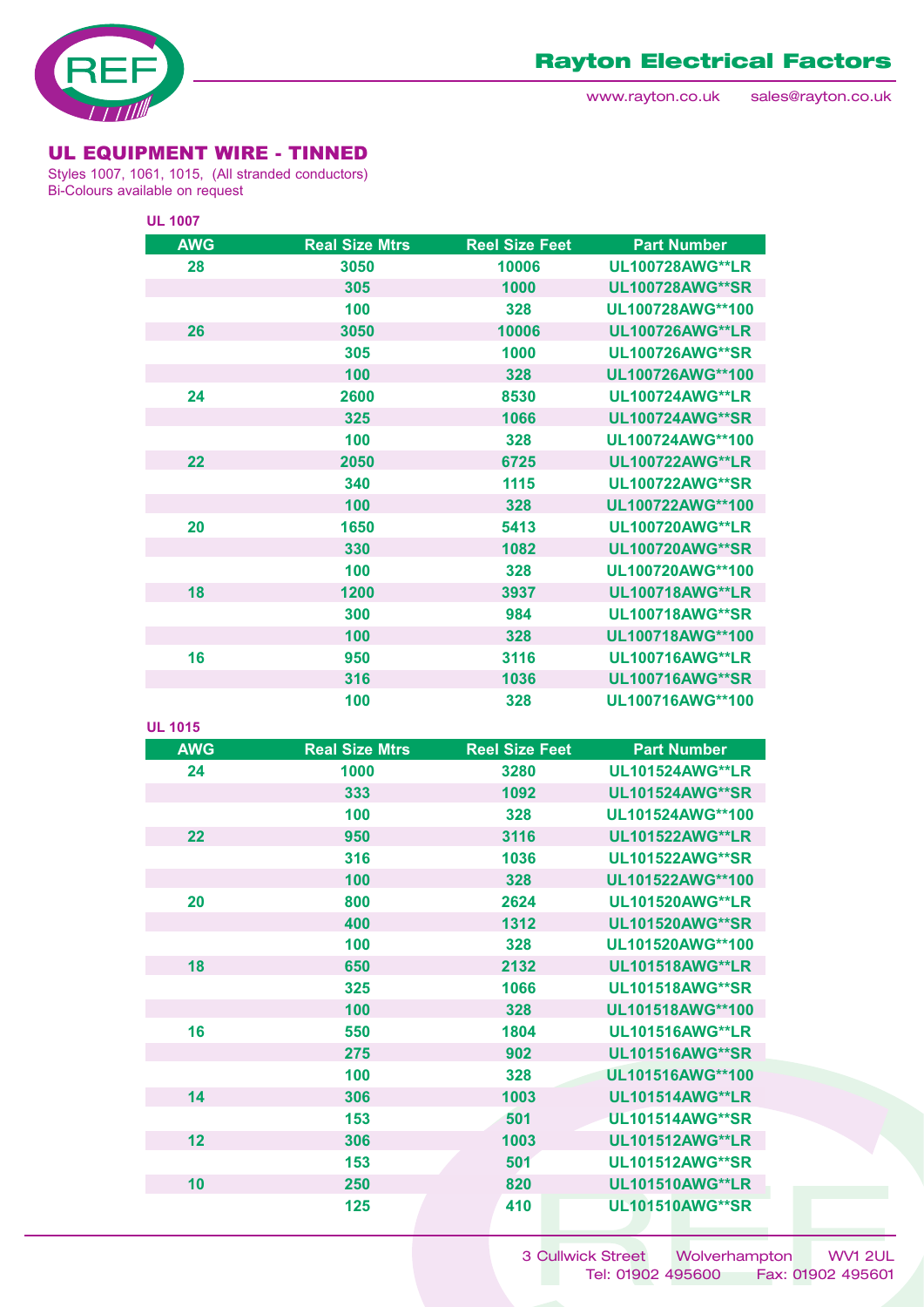

### UL EQUIPMENT WIRE - TINNED

Styles 1007, 1061, 1015, 1569, 1430 (All stranded conductors) Bi-Colours available on request

| <b>UL 1061</b> |                       |                       |                        |
|----------------|-----------------------|-----------------------|------------------------|
| <b>AWG</b>     | <b>Real Size Mtrs</b> | <b>Reel Size Feet</b> | <b>Part Number</b>     |
| 28             | 6100                  | 20013                 | <b>UL106128AWG**LR</b> |
|                | 610                   | 2001                  | <b>UL106128AWG**SR</b> |
| 26             | 4880                  | 16010                 | <b>UL106126AWG**LR</b> |
|                | 305                   | 1000                  | <b>UL106126AWG**SR</b> |
| 24             | 3050                  | 10006                 | <b>UL106124AWG**LR</b> |
|                | 305                   | 1000                  | <b>UL106124AWG**SR</b> |
| 22             | 3050                  | 10006                 | <b>UL106122AWG**LR</b> |
|                | 305                   | 1000                  | <b>UL106120AWG**SR</b> |
| 20             | 2135                  | 7004                  | <b>UL106120AWG**LR</b> |
|                | 305                   | 1000                  | <b>UL106120AWG**SR</b> |
| 18             | 1200                  | 3937                  | <b>UL106118AWG**LR</b> |
|                | 300                   | 984                   | <b>UL106118AWG**SR</b> |

#### **Colours Available**

| UL & AWG     |           | <b>BLACK BROWN</b> | <b>BLUE</b> | <b>GREEN</b> | <b>GREY</b> | <b>ORANGE</b> | <b>PINK</b> | <b>RED</b> | <b>VIOLET</b> | <b>WHITE</b> | <b>YELLOW</b> | <b>EARTH</b> |
|--------------|-----------|--------------------|-------------|--------------|-------------|---------------|-------------|------------|---------------|--------------|---------------|--------------|
| $\star\star$ | <b>BK</b> | <b>BN</b>          | <b>BU</b>   | <b>GN</b>    | <b>GY</b>   | OG            | <b>PK</b>   | <b>RD</b>  | <b>VL</b>     | <b>WH</b>    | <b>YL</b>     | YG           |
| 1007 28      | $\star$   | $\star$            | $\star$     | $\star$      |             | $\star$       |             | $\star$    | $\star$       | $\star$      | $\star$       |              |
| 1007 26      | $\star$   | $\star$            | $\star$     | $\star$      | $\star$     | $\star$       | $\star$     | $\star$    | $\star$       | $\star$      | $\star$       | $\star$      |
| 1007 24      | $\star$   | $\star$            | $\star$     | $\star$      | $\star$     | $\star$       | $\star$     | $\star$    | $\star$       | $\star$      | $\star$       | $\star$      |
| 1007 22      | $\star$   | $\star$            | $\star$     | $\star$      | $\star$     | $\star$       | $\star$     | $\star$    | $\star$       | $\star$      | $\star$       | $\star$      |
| 1007 20      | $\star$   | $\star$            | $\star$     | $\star$      | $\star$     | $\star$       | $\star$     | $\star$    | $\star$       | $\star$      | $\star$       | $\star$      |
| 1007 18      | $\star$   | $\star$            | $\star$     | $\star$      | $\star$     | $\star$       | $\star$     | $\star$    | $\star$       | $\star$      | $\star$       | $\star$      |
| 1007 16      | $\star$   | $\ast$             | $\star$     | $\star$      | $\star$     | $\star$       |             | $\star$    | $\star$       | $\star$      | $\star$       | $\star$      |
| 1015 24      | $\ast$    | $\star$            | $\star$     | $\star$      | $\star$     | $\star$       |             | $\star$    | $\star$       | $\star$      |               | $\star$      |
| 1015 22      | $\star$   | $\star$            | $\star$     | $\star$      | $\star$     | $\ast$        | $\star$     | $\star$    | $\star$       | $\star$      | $\star$       | $\ast$       |
| 1015 20      | $\star$   | $\star$            | $\star$     | $\star$      | $\star$     | $\star$       | $\ast$      | $\star$    | $\star$       | $\star$      | $\star$       | $\star$      |
| 1015 18      | $\star$   | $\star$            | $\star$     | $\star$      | $\star$     | $\star$       | $\star$     | $\star$    | $\star$       | $\star$      | $\star$       | $\star$      |
| 1015 16      | $\ast$    | *                  | *           | $\star$      | $\star$     | $\ast$        |             | ÷          | $\star$       | $\star$      |               |              |
| 1015 14      | *         | $\star$            |             | $\star$      |             | $\star$       |             |            |               | $\star$      |               |              |
| 1015 12      | $\ast$    | $\ast$             | *           | $\ast$       |             | $\ast$        |             |            | $\ast$        | $\ast$       |               |              |
| 1015 10      | *         | $\ast$             |             | *            |             | $\ast$        |             |            | $\ast$        | $\ast$       |               |              |
| 1061 28      | *         | $\ast$             | *           | $\ast$       | $\star$     | $\star$       |             |            | $\ast$        | $\ast$       |               |              |
| 1061 26      | *         | $\ast$             | $\star$     | $\ast$       | $\star$     | $\ast$        |             |            | $\ast$        | $\star$      |               |              |
| 1061 24      | *         | *                  | $\ast$      | $\star$      | $\star$     | $\star$       |             |            | $\star$       | $\star$      | $\ast$        |              |
| 1061 22      | *         | $\ast$             | $\star$     | $\ast$       |             | $\star$       |             | $\star$    |               | $\ast$       | $\star$       |              |
| 1061 20      | $\ast$    |                    |             | $\star$      |             |               |             |            |               |              |               |              |
| 1061 18      | $\ast$    |                    |             |              |             | ÷             |             |            |               | $\star$      |               |              |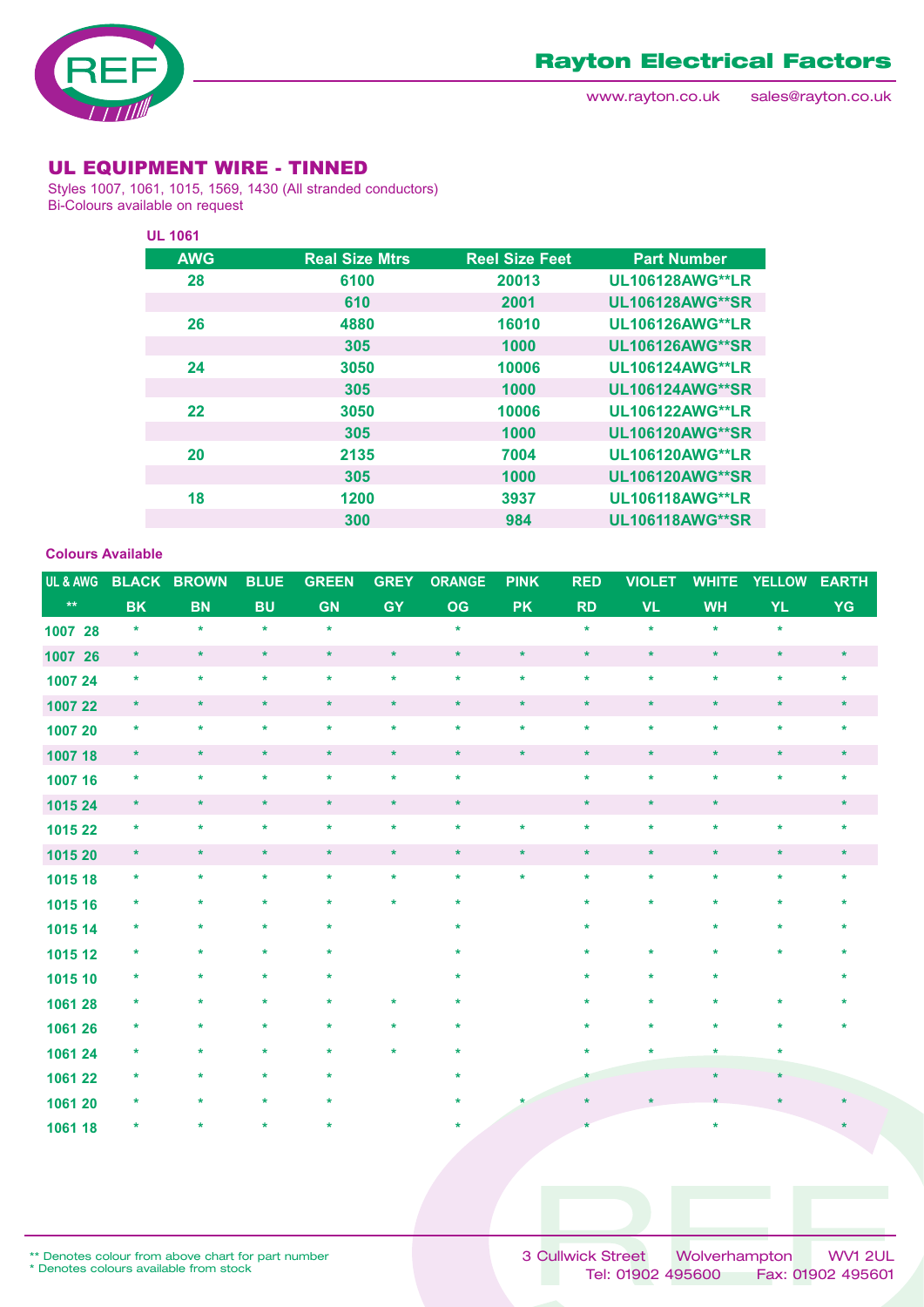

# THIN WALL AUTOMOTIVE CABLE

BSAU255 Part 2 & ISO 6722-4 Plain Colours (Bi-colours available on request)

| <b>Size</b>       | <b>Stranding</b> | <b>Reel Size</b> | <b>Part Number</b> |
|-------------------|------------------|------------------|--------------------|
| 0.5 <sub>mm</sub> | 16/02            | <b>500 mtrs</b>  | <b>TWA05**500</b>  |
| 0.5 <sub>mm</sub> | 16/02            | 100 mtrs         | <b>TWA05**100</b>  |
| 0.75mm            | 24/02            | <b>500 mtrs</b>  | <b>TWA07**500</b>  |
| $0.75$ mm         | 24/02            | 100 mtrs         | <b>TWA07**100</b>  |
| 1.0 <sub>mm</sub> | 32/02            | <b>500 mtrs</b>  | <b>TWA10**500</b>  |
| 1.0 <sub>mm</sub> | 32/02            | 100 mtrs         | <b>TWA10**100</b>  |
| 1.5 <sub>mm</sub> | 30/025           | <b>500 mtrs</b>  | <b>TWA15**500</b>  |
| 1.5 <sub>mm</sub> | 30/025           | <b>500 mtrs</b>  | <b>TWA15**100</b>  |
| 2.0 <sub>mm</sub> | 28/0.3           | <b>500 mtrs</b>  | <b>TWA20**500</b>  |
| 2.0 <sub>mm</sub> | 28/0.3           | 100 mtrs         | <b>TWA20**100</b>  |
| 2.5 <sub>mm</sub> | 50/0.25          | <b>500 mtrs</b>  | <b>TWA25**500</b>  |
| 2.5 <sub>mm</sub> | 50/0.25          | 100 mtrs         | <b>TWA25**100</b>  |
| 3.0 <sub>mm</sub> | 44/0.3           | <b>500 mtrs</b>  | TWA30**500         |
| 3.0 <sub>mm</sub> | 44/0.3           | 100 mtrs         | TWA30**100         |
| 4.0 <sub>mm</sub> | 56/0.3           | 250 mtrs         | <b>TWA40**250</b>  |
| 4.0 <sub>mm</sub> | 56/0.3           | 100 mtrs         | <b>TWA40**100</b>  |
| 4.5 <sub>mm</sub> | 65/0.3           | 250 mtrs         | TWA45**250         |
| <b>4.5mm</b>      | 65/0.3           | 100 mtrs         | <b>TWA45**100</b>  |
| 6.0 <sub>mm</sub> | 84/0.3           | 250 mtrs         | TWA60**250         |
| 6.0 <sub>mm</sub> | 84/0.3           | 100 mtrs         | TWA60**100         |

#### **Colours Available**

| <b>SIZE</b>       |           | <b>BLACK BROWN</b> | <b>BLUE</b> | <b>GREEN</b> | <b>GREY</b> | <b>ORANGE</b> | <b>RED</b> | <b>VIOLET</b> | <b>PINK</b> | <b>WHITE</b> | <b>YELLOW</b> | <b>EARTH</b> |
|-------------------|-----------|--------------------|-------------|--------------|-------------|---------------|------------|---------------|-------------|--------------|---------------|--------------|
| $\star\star$      | <b>BK</b> | <b>BN</b>          | <b>BU</b>   | <b>GN</b>    | <b>GY</b>   | <b>OG</b>     | <b>RD</b>  | <b>VL</b>     | <b>PK</b>   | <b>WH</b>    | <b>YL</b>     | <b>YG</b>    |
| 0.5 <sub>mm</sub> | $\ast$    | $\ast$             | $\star$     | $\star$      | $\star$     | $\star$       | $\star$    | $\star$       | $\ast$      | $\ast$       | $\ast$        |              |
| 0.75mm            | $\ast$    | $\star$            | $\star$     | $\star$      | $\star$     | $\star$       | $\star$    | $\star$       | $\star$     | $\star$      | $\star$       |              |
| 1.0 <sub>mm</sub> | $\star$   | $\star$            | $\star$     | $\star$      | $\star$     | $\star$       | $\star$    | $\star$       | $\star$     | $\star$      | $\star$       |              |
| 1.5 <sub>mm</sub> | $\star$   | $\ast$             | $\star$     | $\star$      | $\star$     | $\star$       | $\star$    | $\star$       | $\star$     | $\star$      | $\star$       |              |
| 2.0 <sub>mm</sub> | $\star$   | $\star$            | $\star$     | $\star$      | $\star$     | $\star$       | $\star$    | $\star$       | $\star$     | $\star$      | $\star$       |              |
| 2.5 <sub>mm</sub> | $\star$   | $\ast$             | $\star$     | $\star$      | $\star$     | $\star$       | $\star$    | $\star$       | $\star$     | $\star$      | $\star$       |              |
| 3.0mm             | $\ast$    | $\star$            | $\star$     | $\star$      | $\star$     | $\star$       | $\star$    | $\star$       | $\star$     | $\star$      | $\star$       |              |
| <b>4.0mm</b>      | $\star$   | $\star$            |             |              |             |               | $\star$    |               |             |              |               |              |
| 4.5 <sub>mm</sub> | $\star$   | $\star$            |             |              |             |               | $\star$    |               |             |              | $\star$       |              |
| <b>6.0mm</b>      | $\star$   | $\star$            |             |              |             |               | $\star$    |               |             | $\ast$       |               |              |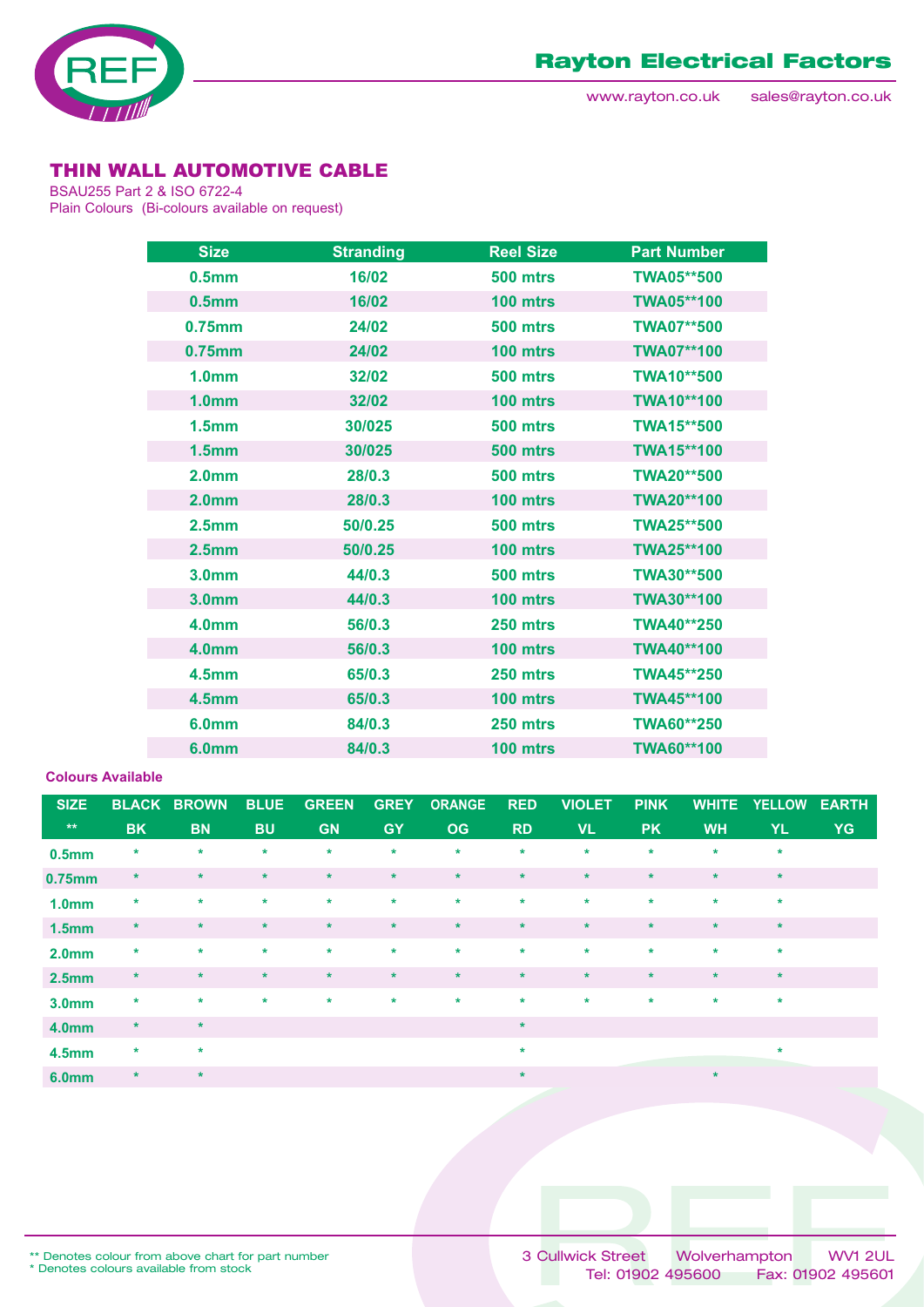

www.rayton.co.uk sales@rayton.co.uk

### P.T.F.E. EQUIPMENT WIRE: BS 3G210

( Silver Plated Copper Conductor )



**The equipment wires are made in three basic voltage grades, types A, B and C, with insulation thickness of 0.15, 0.25 and 0.40mm respectively for the 250, 500 and 1000 volt types.They are also incorporated into multicore cables of many designs.**

| Awg | <b>Strand</b> | <b>Type</b>               | Mm2  | Dia mm | <b>O.D. mm.</b> | <b>V-Code Ref</b> |
|-----|---------------|---------------------------|------|--------|-----------------|-------------------|
| 30  | 1/0.25        | A                         | 0.05 | 0.25   | 0.55            | <b>A30A2T</b>     |
| 28  | 1/0.32        | $\boldsymbol{\mathsf{A}}$ | 0.08 | 0.32   | 0.62            | <b>A28E2T</b>     |
| 26  | 1/0.4         | A                         | 0.13 | 0.40   | 0.70            | <b>A26A2T</b>     |
| 32  | 7/0.08        | $\boldsymbol{\mathsf{A}}$ | 0.04 | 0.24   | 0.54            | <b>A32A2T</b>     |
| 30  | 7/0.1         | A                         | 0.06 | 0.30   | 0.60            | <b>A30B2T</b>     |
| 28  | 7/0.12        | A                         | 0.08 | 0.36   | 0.66            | <b>A28F2T</b>     |
| 26  | 7/0.15        | A                         | 0.12 | 0.45   | 0.75            | <b>A26C2T</b>     |
| 24  | 7/0.2         | $\boldsymbol{\mathsf{A}}$ | 0.22 | 0.60   | 0.90            | <b>A24A2T</b>     |
| 26  | 19/0.10       | $\boldsymbol{\mathsf{A}}$ | 0.15 | 0.50   | 0.80            | <b>A26D2T</b>     |
| 24  | 19/0.12       | $\boldsymbol{\mathsf{A}}$ | 0.22 | 0.60   | 0.90            | <b>A24B2T</b>     |
| 22  | 19/0.15       | A                         | 0.34 | 0.75   | 1.05            | <b>A22A2T</b>     |
| 20  | 19/0.2        | $\boldsymbol{\mathsf{A}}$ | 0.60 | 1.00   | $1.30$          | <b>A20A2T</b>     |
| 26  | 1/0.4         | $\, {\bf B}$              | 0.13 | 0.40   | 0.90            | <b>A26A2M</b>     |
| 23  | 1/0.6         | $\, {\bf B}$              | 0.28 | 0.60   | 1.10            | <b>A23A2M</b>     |
| 32  | 7/0.08        | $\mathbf B$               | 0.04 | 0.24   | 0.74            | <b>A32A2M</b>     |
| 30  | 7/0.1         | $\, {\bf B}$              | 0.06 | 0.30   | 0.80            | <b>A30B2M</b>     |
| 28  | 7/0.12        | В                         | 0.08 | 0.36   | 0.86            | <b>A28F2M</b>     |
| 26  | 7/0.15        | $\, {\bf B}$              | 0.12 | 0.45   | 0.95            | <b>A26C2M</b>     |
| 24  | 7/0.2         | B                         | 0.22 | 0.60   | 1.10            | <b>A24A2M</b>     |
| 26  | 19/0.1        | $\, {\bf B}$              | 0.15 | 0.50   | 1.00            | <b>A26D2M</b>     |
| 24  | 19/0.12       | B                         | 0.22 | 0.60   | 1.10            | <b>A24B2M</b>     |
| 22  | 19/0.15       | $\, {\bf B}$              | 0.34 | 0.75   | $1.25$          | <b>A22A2M</b>     |
| 20  | 19/0.2        | $\mathbf B$               | 0.60 | 1.00   | 1.50            | <b>A20A2M</b>     |
| 18  | 19/0.25       | $\, {\bf B}$              | 0.93 | $1.25$ | 1.75            | <b>A18A2M</b>     |
| 19  | 1/0.9         | $\mathbf c$               | 0.64 | 0.90   | 1.70            | <b>A19A2H</b>     |
| 32  | 7/0.08        | $\mathbf C$               | 0.04 | 0.24   | 1.04            | <b>A32A2H</b>     |
| 30  | 7/0.1         | $\mathbf c$               | 0.06 | 0.30   | 1.10            | <b>A30B2H</b>     |
| 28  | 7/0.12        | $\mathbf c$               | 0.08 | 0.36   | 1.16            | <b>A28F2H</b>     |
| 26  | 7/0.15        | $\mathbf C$               | 0.12 | 0.45   | 1.25            | <b>A26C2H</b>     |
| 24  | 7/0.2         | $\mathbf{C}$              | 0.22 | 0.60   | $1.40$          | <b>A24A2H</b>     |
| 26  | 19/0.1        | $\mathbf c$               | 0.15 | 0.50   | 1.30            | <b>A26D2H</b>     |
| 24  | 19/0.12       | $\mathbf C$               | 0.22 | 0.60   | 1.40            | <b>A24B2H</b>     |
| 22  | 19/0.15       | $\mathbf c$               | 0.34 | 0.75   | 1.55            | <b>A22A2H</b>     |
| 20  | 19/0.2        | $\mathbf c$               | 0.60 | 1.00   | 1.80            | <b>A20A2H</b>     |
| 18  | 19/0.25       | $\mathbf c$               | 0.93 | 1.25   | 2.05            | <b>A18A2H</b>     |
| 16  | 19/0.3        | $\mathbf C$               | 1.34 | 1.50   | 2.30            | <b>A16A2H</b>     |
| 14  | 19/0.335      | $\mathbf C$               | 1.67 | 1.68   | 2.48            | <b>A14A2H</b>     |
| 12  | 19/0.45       | $\mathbf c$               | 3.02 | 2.25   | 3.05            | <b>A12A2H</b>     |
| 10  | 37/0.4        | $\mathbf c$               | 4.65 | 2.80   | 3.66            | <b>A10A2H</b>     |

**NOTE:** The fifth digit of code (2) signifies silver plated copper conductor, for use up to 190oC. The alternative, nickel plated copper, is required for temperatures up to 260oC; use code (5).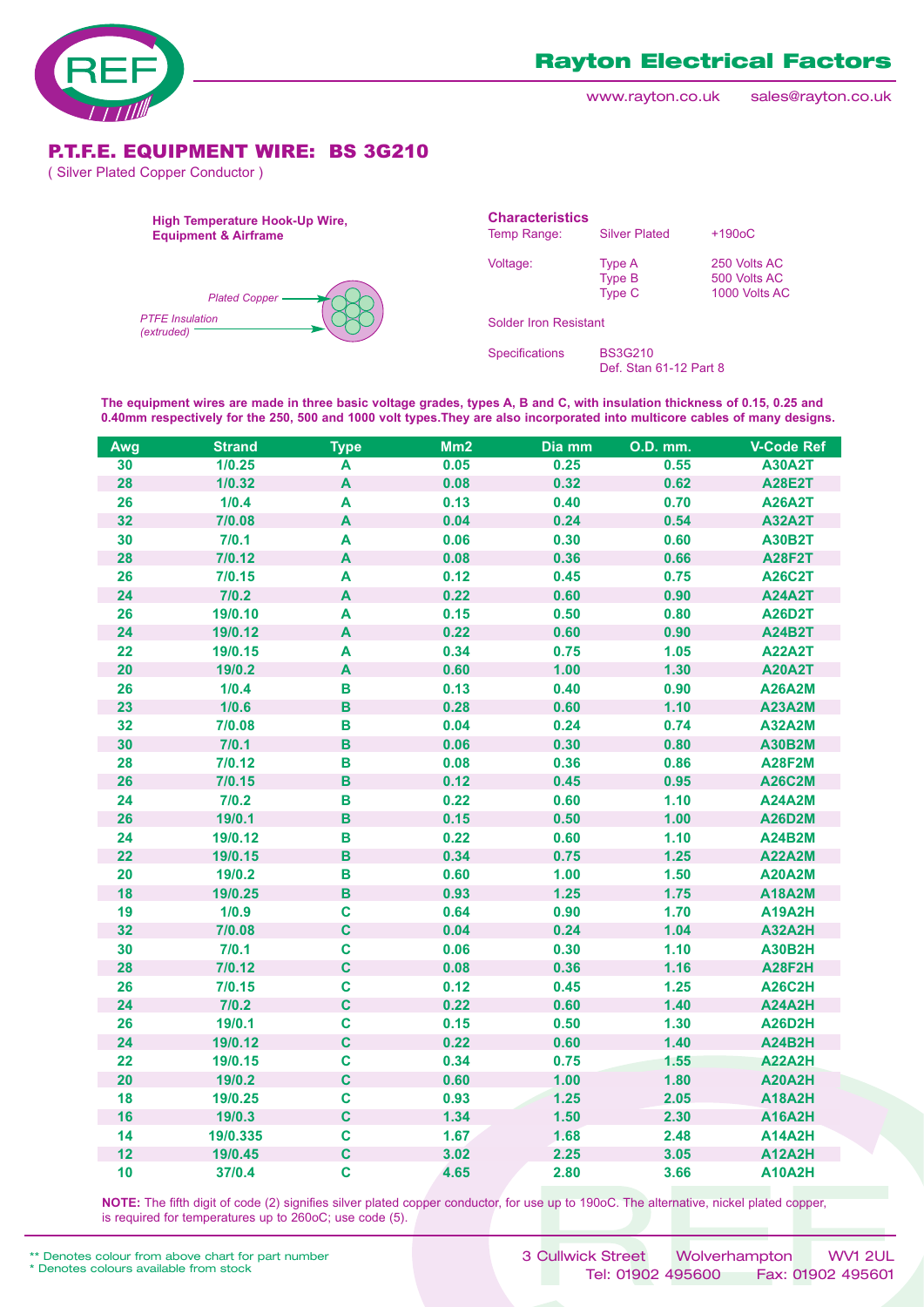

www.rayton.co.uk sales@rayton.co.uk

### 6 / X / 358

#### **Heat Resisting to BS 6004 Table 9**

A range of solid conductor wire manufactured in accordance with BS 6004 Table 9.

The plain annealed copper conductor is insulated with heat resisting PVC. A continuous temperature rating of 85˚C makes the wire suitable for a range of applications including lighting and sunbeds. BASEC approved.

#### **Technical Specification**

Conductor 0.8mm plain annealed copper insulation PVC to a thickness of 0.6mm voltage rating 300/500V.

Insulation resistance 0.015MΩkm @ 90˚C

Max temp rating 85˚C

Max overall diameter 2.4mm

| <b>Type</b> | <b>Standing</b> | <b>Reel Size</b> | <b>Part Number</b> |
|-------------|-----------------|------------------|--------------------|
| 6X358       | 1/0.8           | 1500             | 6X358**1500        |
| 6X358       | 1/0.8           | 500              | 6X358**500         |
| 6X358       | 1/0.8           | 100              | 6X358**100         |

| <b>Type</b> | <b>White</b> | <b>Blue</b> | <b>Brown</b> | <b>Green / Yellow</b> |
|-------------|--------------|-------------|--------------|-----------------------|
| 6X358**1500 |              |             |              |                       |
| 6X358**500  |              |             |              |                       |
| 6X358**100  |              |             |              |                       |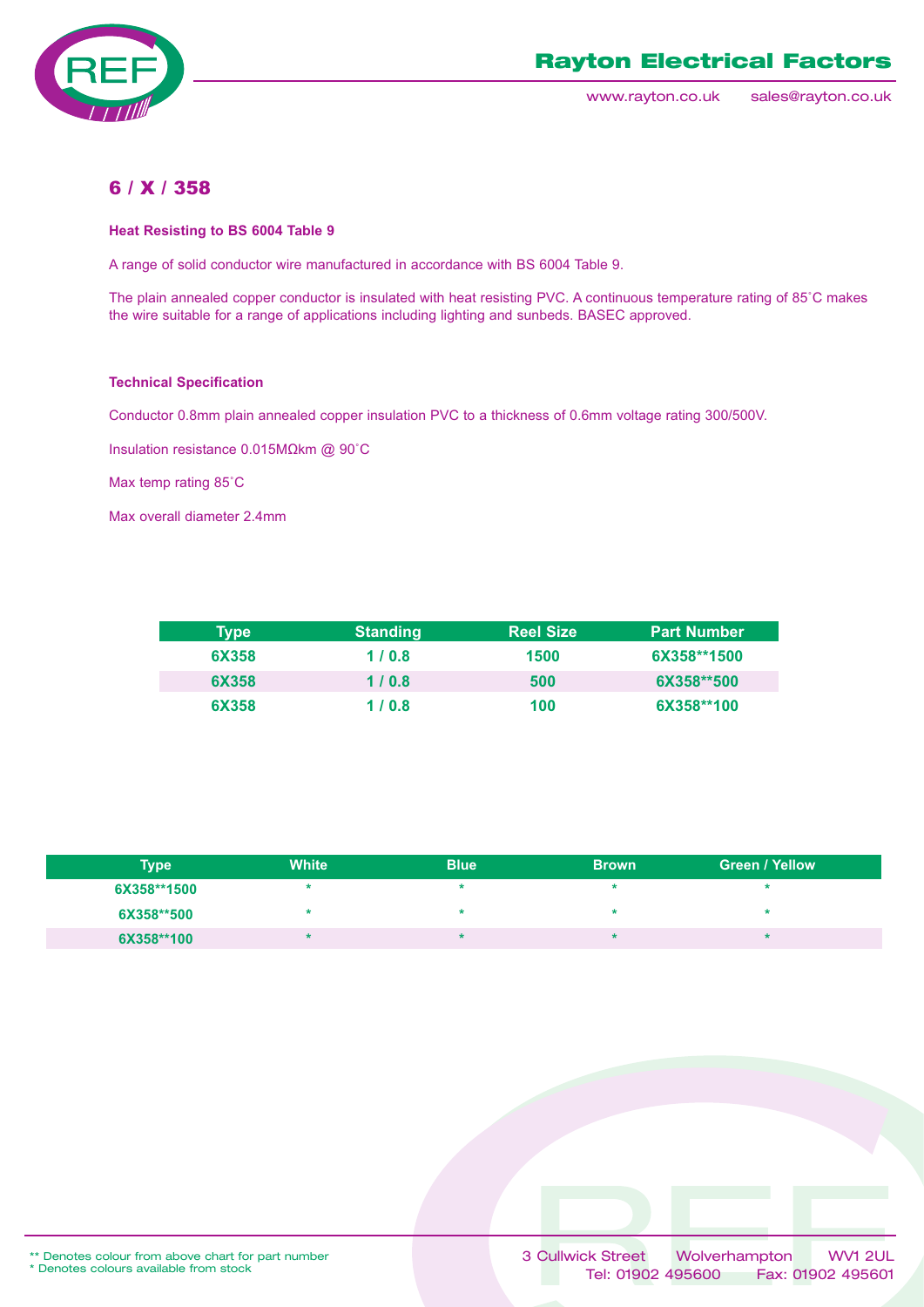

www.rayton.co.uk sales@rayton.co.uk

**(C)=Tinned conductors insulated with PVC to**

**BS6746 Type 2, collectively screened braid construction using tinned annealed copper wire. Overall sheathed with PVC to BS6746 Type 6.**

### MULTICORE CABLE

To DEF STAN 61-12 (Part 5)

These cables are manufactured to Ministry of Defence, Defence Standard DEF STAN 61-12 Part 5

### **TYPE No EXPLANATION:**

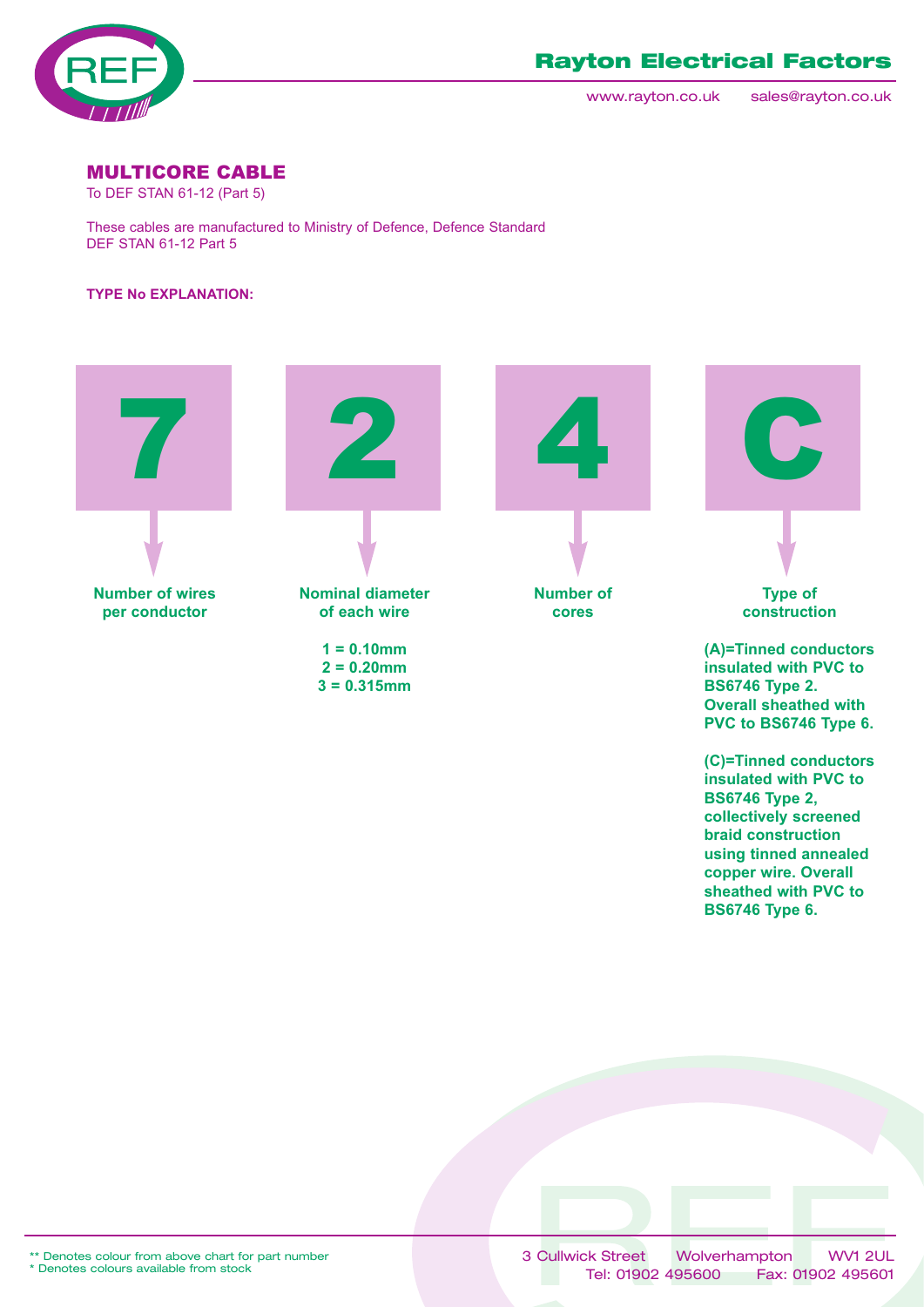

# MULTICORE CABLE

To DEF STAN 61-12 (Part 5) These cables are manufactured to Ministry of Defence, Defence Standard DEF STAN 61-12 Part 5

| <b>Type</b>    | <b>Stranding</b> | <b>Reel Size</b> | <b>Part Number</b> |
|----------------|------------------|------------------|--------------------|
| $7 - 2 - 2A$   | 7/02             | 100 mtrs         | <b>C722ABK100</b>  |
| $7 - 2 - 3A$   | 7/02             | 100 mtrs         | <b>C723ABK100</b>  |
| $7 - 2 - 4A$   | 7/02             | 100 mtrs         | <b>C724ABK100</b>  |
| $7 - 2 - 6A$   | 7/02             | 100 mtrs         | <b>C726ABK100</b>  |
| $7 - 2 - 8A$   | 7/02             | 100 mtrs         | <b>C728ABK100</b>  |
| 7-2-12A        | 7/02             | 100 mtrs         | C7212ABK100        |
| $7 - 2 - 18A$  | 7/02             | 100 mtrs         | <b>C7218ABK100</b> |
| $7 - 2 - 25A$  | 7/02             | 100 mtrs         | C7225ABK100        |
| $7 - 2 - 36A$  | 7 / 02           | 100 mtrs         | C7236ABK100        |
| $16-2-2A$      | 16 / 02          | 100 mtrs         | C1622ABK100        |
| $16-2-3A$      | 16/02            | 100 mtrs         | C1623ABK100        |
| $16 - 2 - 4A$  | 16 / 02          | 100 mtrs         | C1624ABK100        |
| $16 - 2 - 6A$  | 16 / 02          | 100 mtrs         | C1626ABK100        |
| 16-2-12A       | 16 / 02          | 100 mtrs         | C16212ABK100       |
| $16 - 2 - 18A$ | 16/02            | 100 mtrs         | C16218ABK100       |
| $16 - 2 - 25A$ | 16 / 02          | 100 mtrs         | C16225ABK100       |
| $7 - 2 - 2C$   | 7/02             | 100 mtrs         | <b>C722CBK100</b>  |
| $7 - 2 - 3C$   | 7/02             | 100 mtrs         | C723CBK100         |
| $7 - 2 - 4C$   | 7/02             | 100 mtrs         | <b>C724CBK100</b>  |
| $7 - 2 - 6C$   | 7/02             | 100 mtrs         | <b>C726CBK100</b>  |
| $7 - 2 - 8C$   | 7 / 02           | 100 mtrs         | <b>C728CBK100</b>  |
| $7 - 2 - 12C$  | 7/02             | 100 mtrs         | C7212CBK100        |
| $7 - 2 - 15C$  | 7/02             | 100 mtrs         | C7215CBK100        |
| $7 - 2 - 18C$  | 7 / 02           | 100 mtrs         | C7218CBK100        |
| $7 - 2 - 25C$  | 7 / 02           | 100 mtrs         | C7225CBK100        |
| $7 - 2 - 36C$  | 7/02             | 100 mtrs         | C7236CBK100        |
| $16 - 2 - 2C$  | 16/02            | 100 mtrs         | C1622CBK100        |
| $16 - 2 - 3C$  | 16 / 02          | 100 mtrs         | C1623CBK100        |
| $16 - 2 - 4C$  | 16 / 02          | 100 mtrs         | C1624CBK100        |
| 16-2-6C        | 16 / 02          | 100 mtrs         | C1626CBK100        |
| $16 - 2 - 8C$  | 16 / 02          | 100 mtrs         | C1628CBK100        |
| 16-2-12C       | 16 / 02          | 100 mtrs         | C16212CBK100       |
| 16-2-18C       | 16 / 02          | 100 mtrs         | C16218CBK100       |
| 16-2-25C       | 16 / 02          | 100 mtrs         | C16225CBK100       |
| 16-2-36C       | 16 / 02          | 100 mtrs         | C16236CBK100       |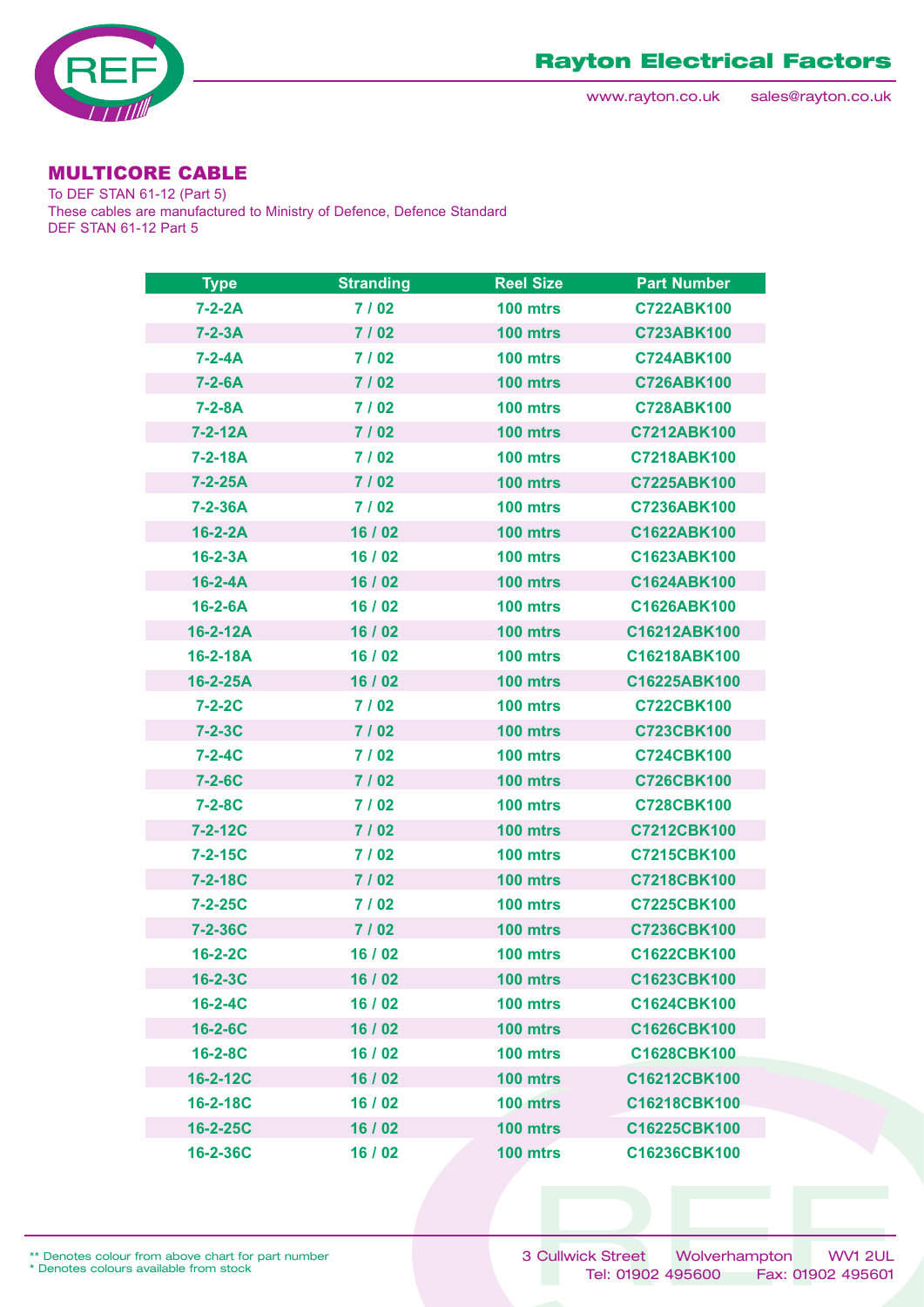

### PVC FLEXIBLE CORDS - MAINS CORD FLEXIBLES BS 6500 / HAR

| <b>Type</b>  | <b>Stranding</b> | <b>Reel Size</b> | <b>Part Number</b> |
|--------------|------------------|------------------|--------------------|
| 2182Y 0.5mm  | 16/02            | 100 metres       | TB2182Y05**100     |
| 2182Y 0.75mm | 24/02            | 100 metres       | TB2182Y07**100     |
| 2183Y 0.5mm  | 16/02            | 100 metres       | TB2183Y05**100     |
| 2183Y 0.75mm | 24/02            | 100 metres       | TB2183Y07**100     |
| 2192Y 0.5mm  | 16/02            | 100 metres       | TB2192Y05**100     |
| 2192Y 0.75mm | 24/02            | 100 metres       | TB2192Y07**100     |
| 3182Y 0.75mm | 24 / 02          | 100 metres       | TB3182Y07**100     |
| 3182Y 1.0mm  | 32/02            | 100 metres       | TB3182Y10**100     |
| 3182Y 1.5mm  | 30 / 025         | 100 metres       | TB3182Y15**100     |
| 3182Y 2.5mm  | 50 / 025         | 100 metres       | TB3182Y25**100     |
| 3183Y 0.75mm | 24/02            | 100 metres       | TB3183Y07**100     |
| 3183Y 1.0mm  | 32/02            | 100 metres       | TB3183Y10**100     |
| 3183Y 1.5mm  | 30 / 025         | 100 metres       | TB3183Y15**100     |
| 3184Y 0.75mm | 24/02            | 100 metres       | TB3184Y07**100     |
| 3184Y 1.0mm  | 32/02            | 100 metres       | TB3184Y10**100     |
| 3184Y 1.5mm  | 30 / 025         | 100 metres       | TB3184Y15**100     |

#### **Colours Available**

| <b>Type</b>  | <b>WHITE</b> | <b>BLACK</b> |
|--------------|--------------|--------------|
| $\star\star$ | <b>WH</b>    | <b>BK</b>    |
| 2182Y 0.5mm  | $\star$      | $\star$      |
| 2182Y 0.75mm | $\star$      | $\star$      |
| 2183Y 0.5mm  | $\star$      | $\star$      |
| 2183Y 0.75mm | $\star$      | $\star$      |
| 2192Y 0.5mm  | $\star$      | $\star$      |
| 2192Y 0.75mm | $\star$      | $\star$      |
| 3182Y 0.75mm | $\star$      | $\star$      |
| 3182Y 1.0mm  | $\star$      | $\star$      |
| 3182Y 1.5mm  | $\star$      | $\star$      |
| 3182Y 2.5mm  | $\star$      | $\star$      |
| 3183Y 0.75mm | $\star$      | $\star$      |
| 3183Y 1.0mm  | $\star$      | $\star$      |
| 3183Y 1.5mm  | $\star$      | $\star$      |
| 3184Y 0.75mm | $\star$      | $\star$      |
| 3184Y 1.0mm  | $\star$      | $\star$      |
| 3184Y 1.5mm  | $\star$      | $\star$      |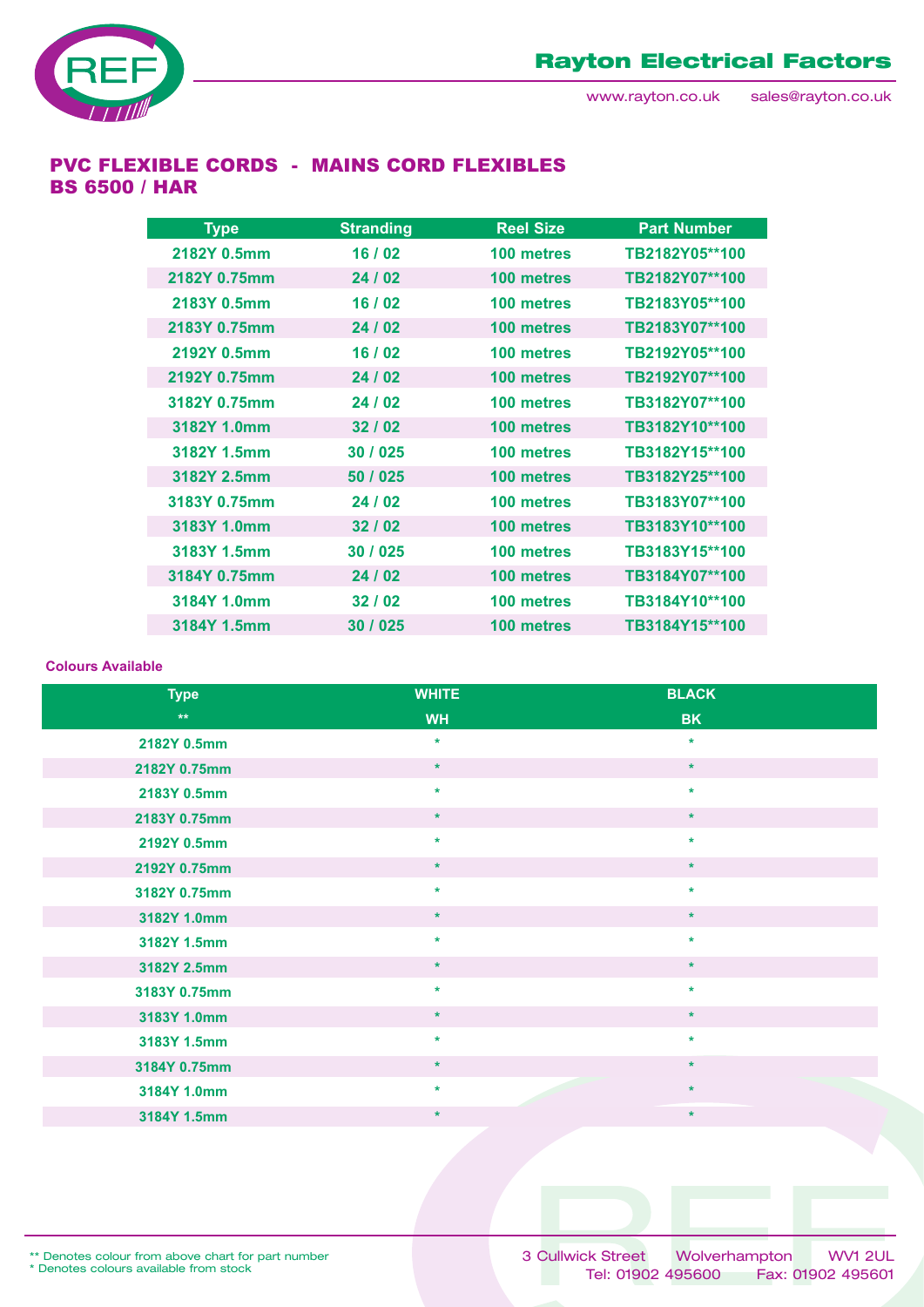



**BS 2848 Type 3 Class 105T** 

Continuous Temperature: -40oC to 105oC Insulation Resistance: 10 Ohm / cm Dielectric Strength: 25kV / mm IEC 243 Tensile Strength: 18 Mpa 1S037

Elongation at break: 250% 1S037 Hardness: BSS25-35 Flammability: Self extinguishing in 30 seconds

| <b>Bore</b>        | <b>Wall</b>       | <b>Hanks</b>     | <b>Part Number</b> |
|--------------------|-------------------|------------------|--------------------|
| 1.0 <sub>mm</sub>  | 0.4 <sub>mm</sub> | 100 <sub>m</sub> | 1-0*****105H       |
| 1.5 <sub>mm</sub>  | 0.5 <sub>mm</sub> | <b>100m</b>      | 1-5*****105H       |
| 2.0 <sub>mm</sub>  | 0.5 <sub>mm</sub> | 100m             | 2-0*****105H       |
| 2.5 <sub>mm</sub>  | 0.5 <sub>mm</sub> | 100 <sub>m</sub> | 2-5*****105H       |
| 3.0 <sub>mm</sub>  | 0.5 <sub>mm</sub> | 100 <sub>m</sub> | 3-0*****105H       |
| 3.5 <sub>mm</sub>  | 0.5 <sub>mm</sub> | 50 <sub>m</sub>  | 3-5*****105H       |
| 4.0 <sub>mm</sub>  | 0.5 <sub>mm</sub> | 50 <sub>m</sub>  | 4-0*****105H       |
| 5.0 <sub>mm</sub>  | 0.5 <sub>mm</sub> | 50 <sub>m</sub>  | 5-0*****105H       |
| 6.0 <sub>mm</sub>  | 0.5 <sub>mm</sub> | <b>50m</b>       | 6-0*****105H       |
| <b>7.0mm</b>       | 0.65mm            | <b>50m</b>       | 7-0*****105H       |
| 8.0 <sub>mm</sub>  | 0.65mm            | 50 <sub>m</sub>  | 8-0*****105H       |
| 9.0 <sub>mm</sub>  | 0.65mm            | <b>50m</b>       | 9-0*****105H       |
| 10.0 <sub>mm</sub> | 0.65mm            | 50 <sub>m</sub>  | 10-0*****105H      |
| 12.0 <sub>mm</sub> | 0.65mm            | 50 <sub>m</sub>  | 12-0*****105H      |
| <b>14.0mm</b>      | $0.65$ mm         | 50 <sub>m</sub>  | 14-0*****105H      |
| <b>16.0mm</b>      | $0.65$ mm         | 50 <sub>m</sub>  | 16-0*****105H      |
| <b>19.0mm</b>      | 0.85mm            | 50 <sub>m</sub>  | 19-0*****105H      |

#### **Colours Available**

| <b>Size</b>   |         |                    |             |              |             |               |             |            |               |              |              |  |
|---------------|---------|--------------------|-------------|--------------|-------------|---------------|-------------|------------|---------------|--------------|--------------|--|
| $*****$       |         | <b>BLACK BROWN</b> | <b>BLUE</b> | <b>GREEN</b> | <b>GREY</b> | <b>ORANGE</b> | <b>PINK</b> | <b>RED</b> | <b>VIOLET</b> | <b>WHITE</b> | YELLOW EARTH |  |
| $1-0mm$       | $\ast$  | ×                  | $\star$     | $\star$      | $\star$     | $\star$       | $\star$     | $\star$    | $\star$       | $\star$      | $\star$      |  |
| $1-5mm$       | $\star$ | $\star$            | $\star$     | $\star$      | $\star$     | $\star$       | $\star$     | $\star$    | $\star$       | $\star$      | $\star$      |  |
| $2-0mm$       | $\star$ | $\star$            | $\star$     | $\star$      | $\star$     | $\star$       | $\star$     | $\star$    | $\star$       | $\star$      | $\star$      |  |
| $2-5mm$       | $\star$ | $\star$            | $\star$     | $\star$      | $\star$     | $\star$       | $\star$     | $\star$    | $\star$       | $\star$      | $\star$      |  |
| $3-0mm$       | $\star$ | $\star$            | $\star$     | $\star$      | $\star$     | $\star$       | $\star$     | $\star$    | $\star$       | $\star$      | $\star$      |  |
| $3-5mm$       | $\star$ |                    |             |              |             |               |             | $\star$    |               | $\star$      |              |  |
| $4-0mm$       | $\star$ | $\star$            | $\star$     | $\star$      | $\star$     | $\star$       |             | $\star$    | $\star$       | $\star$      | $\star$      |  |
| $5-0mm$       | $\star$ | $\star$            | $\star$     |              | $\star$     | $\star$       |             | $\star$    |               | $\star$      | $\star$      |  |
| $6-0mm$       | $\star$ |                    | $\star$     | $\star$      |             |               |             | $\star$    |               |              | $\star$      |  |
| $7-0mm$       | $\star$ |                    | $\star$     | $\star$      |             |               |             |            |               |              |              |  |
| <b>8-0mm</b>  | $\star$ |                    | $\star$     |              |             |               |             | $\star$    |               |              |              |  |
| $9-0mm$       | *       |                    |             |              |             |               |             |            |               |              |              |  |
| <b>10-0mm</b> | $\star$ |                    | $\star$     |              |             |               |             |            |               |              |              |  |
| <b>12-0mm</b> | *       |                    |             |              |             |               |             |            |               |              |              |  |
| <b>14-0mm</b> | $\star$ |                    |             |              |             |               |             |            |               |              |              |  |
| <b>16-0mm</b> | *       |                    |             |              |             |               |             |            |               |              |              |  |
| <b>19-0mm</b> | $\star$ |                    |             |              |             |               |             |            |               |              |              |  |

Can be supplied in alternative wall thickness or on reels to special order. Some colours may be subject to minimum quantities. All sizes available in cut lengths (subject to minimum quantities)